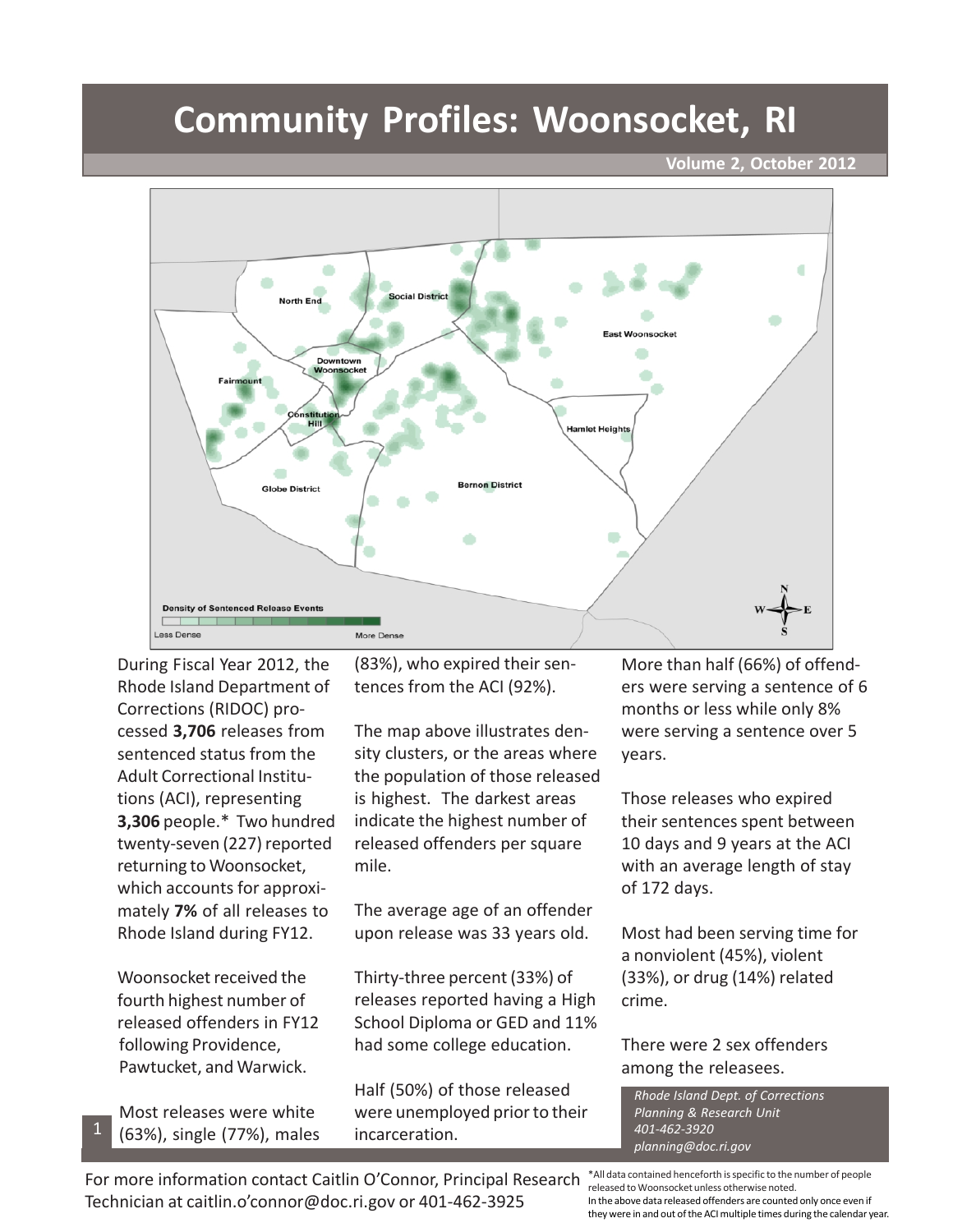

According to the 2010 Census, the population of Woonsocket is 41,186, about 4% of the total Rhode Island population.

A large number of released offenders (42%) reported living in the Social District or Bernon District neighborhoods of the city.

According to the FBI's Uniform Crime Report 2010 there were a total of 177 reported violent crimes in the city of Woonsocket; this translates to 7% of all violent crimes reported the entire state of Rhode Island. These violent crimes include 1 murder, 29 rapes, 48 robberies, and 99 aggravated assaults.

Woonsocket holds the third highest rates for violent crimes by city reported for the state of Rhode Island. Third to only Providence and Pawtucket.

In 2012 it cost the state of Rhode Island over \$63 Million to incarcerate sentenced offenders. Woonsocket alone cost \$9.2 Million, 15% of the total incarceration cost for sentenced offenders. Over half (53%) of the total cost comes directly from East Woonsocket, Bernon District, and the Social District.

The 2010 census reports 22.2% of individuals were living below poverty level in Woonsocket between 2006- 2010. The average household income was \$38,625, approximately \$16,000 less than the average income for the state of Rhode Island.



The data used spans from July 2011 to June 2012 Offenders' addresses are self reported.

The cost of incarceration was calculated per each admission. The cost per offender rate is comprised of food, inmate clothing and linens, education supplies, janitorial and kitchen supplies, medical and staffing costs. Staffing costs of prisons is the major component of cost per offender and can vary depending on facility, housing module, and the occupancy rate of the facility. A standard formula was utilized to distribute the cost. The length of stay for FY12 was multiplied by the cost to incarcerate per diem for both males and females. These calculations are estimates. If the offender's admission date was prior to 7/11 it was changed to 7/1/11. Releases for the cost calculations are counted as events, not people. One person may be counted multiple times because they may have been committed and subsequently released multiple times within one year.